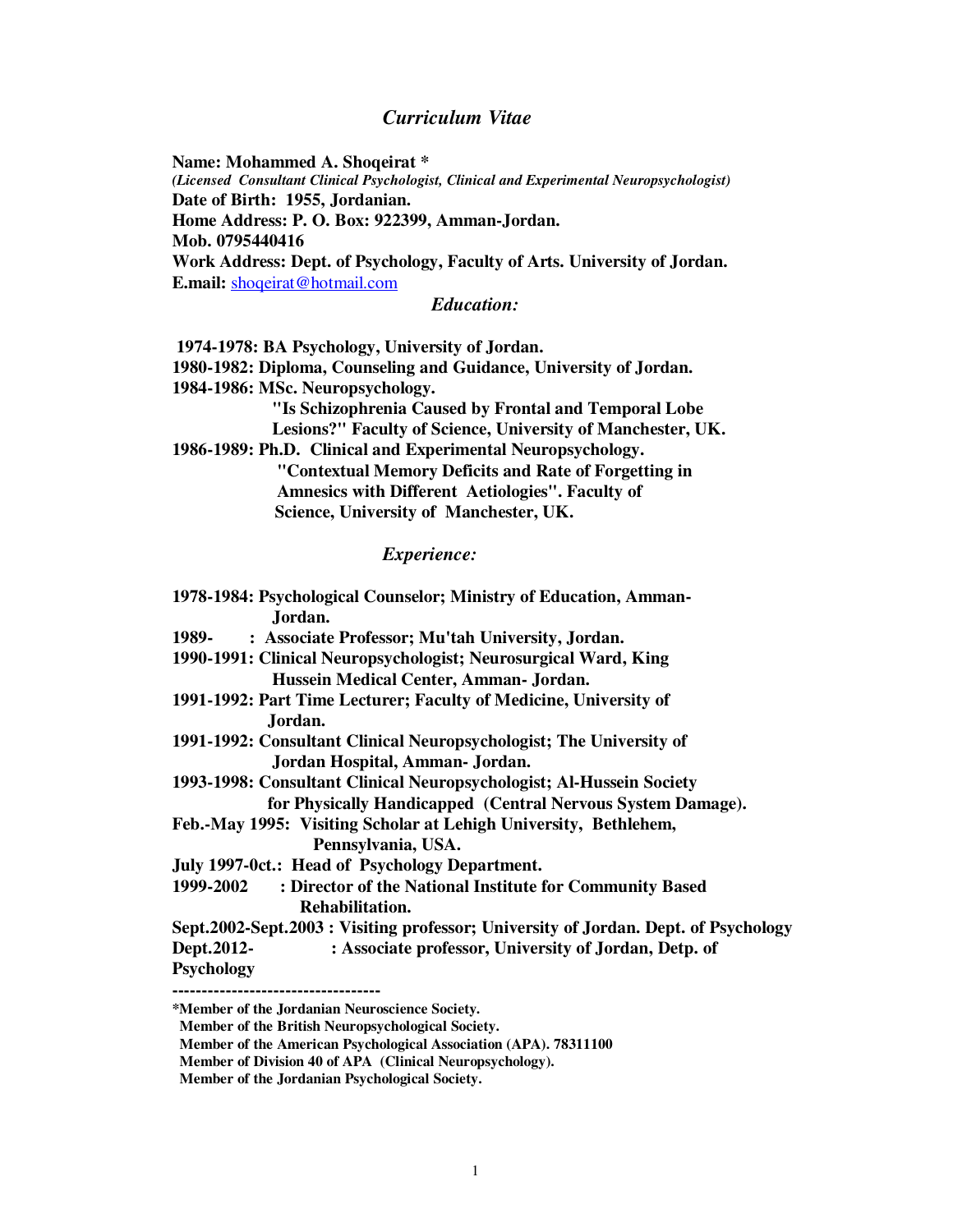## *Special Skills:*

**Neuropsychology: Clinical Testing, Evaluation and Therapy. Clinical Psychologist: Assessment, diagnosis and Psychotherapy Computer Processing: Word Processing and Statistical Analysis. Research: Design and Execution of Neuropsychological Experiments and Related Areas in Psychology.** 

## *Fields of Interest:*

Clinical and Experimental Neuropsychology, Memory and Amnesia, Neuropsychotherapy and Rehabilitation, Psychotherapy, Clinical Psychology, Medical Neuropsychology, Physiological Psychology, Abnormal Psychology, Experimental psychology, Neuropsychology of Schizophrenia, Learning Disabilities, Children with Spina Bifida, Hydrocephalus, spinal cord injury and epilepsy.

### *Published and Submitted Work:*

**<u>Shoqeirat</u>, M. A., and Mayes, A. R., (1988) Spatiotemporal Memory and Rate</u> of Forgetting in Acute Schizophrenics.** *Psychological Medicine***, 18: 843-853.** 

**Pickering, A. D., Mayes, A. R., and Shoqeirat, M. A., (1989) Priming Tasks in Normal Subjects: What do They Reveal about Amnesia. In M. Gruneberg, P. E. Morris and R. N. Sykes (Eds)** *Practical Aspects of Memory: Current Research and Issues (pp. 58-63)***. Chester: John Willy and Sons.** 

**Mayes, A. R. and Shoqeirat, M. A., (1989) Spatial Memory and Amnesia (Paper given at the International Conference on Cognitive Neuropsychology at Harrogate).** 

**Shoqeirat, M. A., Mayes, A. R., Pickering, A. D., McDonald, C., and Meudell, P., (1990) Performance on Tests Sensitive to Frontal Lobe Lesions by Patients with Organic Amnesia: Leng and Parkin Revisited.** *British Journal of Clinical Psychology,* **29:401-408.** 

**Shoqeirat, M. A., and Mayes, A. R., (1991) Disproportionate Incidental Spatial-Memory and Recall Deficits in Amnesia.** *Neuropsychologia***, 29: 749-769.** 

**Mayes, A. R., Downes, J. J., Shoqeirat, M. A., Hall, C., and Sagar, H.V., (1993) Encoding Ability is Preserved in Amnesia: Evidence From a Direct Test of Encoding.** *Neuropsychologia***, 31: 745-759.**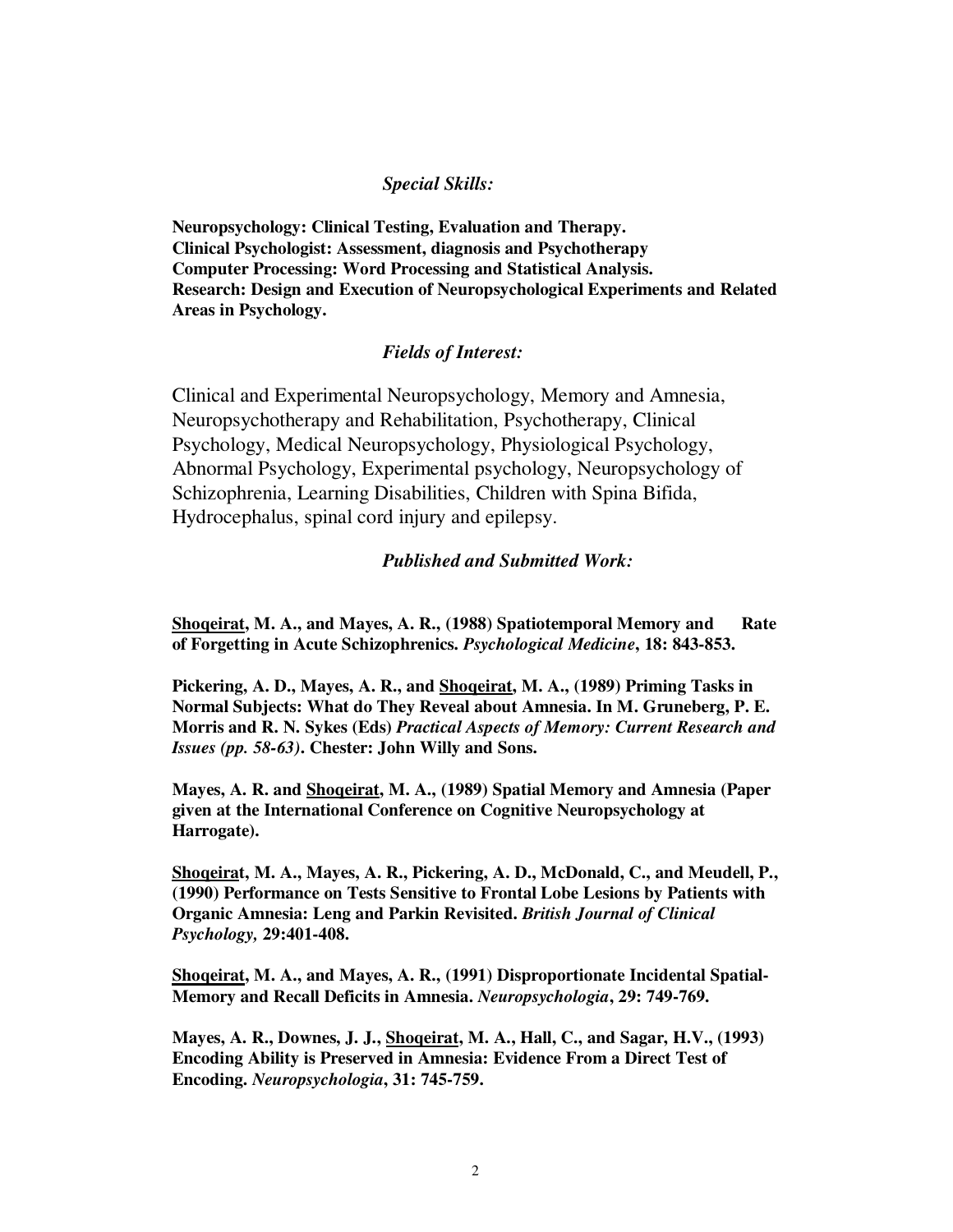**Mayes, A. R., Downes, J. J., Symons, V., and Shoqeirat, M. A., (1994) Do Amnesics Forget Faces Pathologically Fast?** *Cortex,* **30:543-563.** 

**Shoqeirat, M. A. and Al Zeghoul E. A. (2003) Facilitating Memory Functioning among College Students through Using the Method of Loci.** *J. Faculty of Education***, 19(1):24-36.** 

**Shoqeirat, M. A. (2001) Job Stressors and their Effects on Physical Health and Emotional Health and its Relation to some Demographical Variables in Mutah University.** *J. of Faculty of education,* **17 (2): 279-318.** 

**Shoqeirat, M. A. and Hawamdeh, N. (2002) Burnout among Private and Public Universities' Academic Staff: A Comparative Study.** *Mutah Journal for Humanities and Social Sciences***, 16 (6): 11-27.** 

**Shoqeirat, M. A.; Darabi, M. Y. and Aldmour, M. M. (2003) Sources of Psychological Stress and its Related Psychological Symptoms and Loyalty among Workers at Wadi Al Abead Phosphate Mine.** *Aledari***, (92):155-188.** 

 **Shoqeirat, M. A. and Al-Nawaiseh, S. J. (2002) Attitudes of Health Workers at Al-Karak Distric Toward Elderly and their Relationship to some Demographicales***. J. of Educational and Psychological Sciences, 3* **(2): 81-124.** 

 **Shoqeirat, M. A. and Almajali, S. (2003) Neuropsychological characteristics of Irritable Bowel Syndrome.** *J. of Educational and Psychological Science***, 4 (4):45- 104.**

 **Shoqeirat, M. A. (2012) Sex Differences and the Relationship between Body Esteem, Depression, Social Phobia and Self-Esteem among College Students.** . *Mutah Journal for Humanities and Social Sciences,*27 (1): 9-34.

 **Shoqeirat, M. A** and. Yousef**,** Fayzeh N**. (2010) Modification of the Psychometric Properties of McGill Pain Questionnaire to the Jordanian Culture.** *Egyptian Journal of Health care***, 1(1): 43-55.** 

 **Shoqeirat, M. A. (submitted) Sex Differences in Brain Executive Functions.**  *Derasat for Social Studies*

**Shoqeirat, M. A. & Athal Fadhal alswilmi (2012) The effect of the multiple intelligences theory's strategies in the achievement of the 6th Grade students on the science subject. Arab childhood Journal, 13 (52): 47-67.** 

 **Books:** 

**Shoqeirat, M.A. (2005)** *Introduction to Neuropsychology* **(***In Arabic***). AlShoroq: Amman.** 

#### **Others:**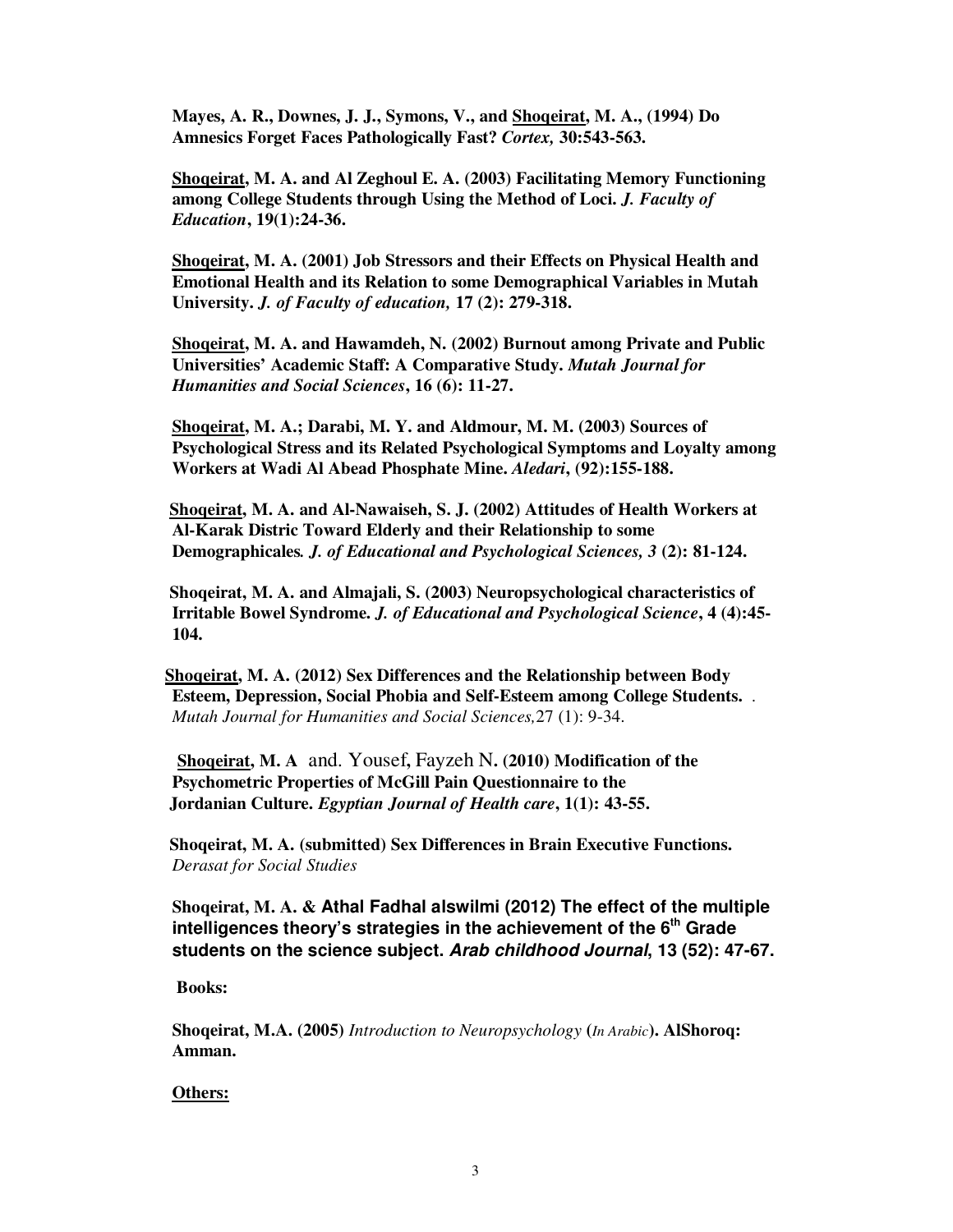## **-A range of lectures and seminars for counselors and university students in the subject of Psychological First Aid and Crisis Intervention.**

**2007- Member of the examination board of master's and doctoral qualified individuals seeking licensure in Clinical psychology and counseling Psychology, Ministry of Health-Jordan.** 

**-Provided clinical consultations for both individually and in group settings that include people with psychiatric disorders or brain damaged patients.** 

**- Provide Neuropsychological assessment for patients who been transferred from neurologists, neurosurgeons, psychiatrists and other agencies.** 

 **In addition to program development, clinical supervision and consultation, specialties include:** 

**Psychotherapy for: -Post Traumatic Stress Disorder -Mood Disorders (depression, bipolar) -Anxiety Disorders -Developmental Disorders -Sexual Disorders -Substance Abuse and Addiction -Stress Management** 

**Psychological Testing:** 

**-Neuropsychological assessment -Personality Assessment -Cognitive (memory, attention…etc.)** 

**-Intelligence Assessment (WAIS, WISC, Stanford Benit and Stanford Benit 5) -Court Ordered (for legal compensation and others)** 

#### **Clinical Orientation:**

Utilization and integration of the following theories and interventions techniques in psychotherapy:

Client Centered Theory & Therapy Existential Theory & Therapy Developmental Theories & Therapies Narrative Theory & Therapy Psychodynamic Theory & Therapy Cognitive Theory & Therapy

Behavioural Therapy Group psychotherapy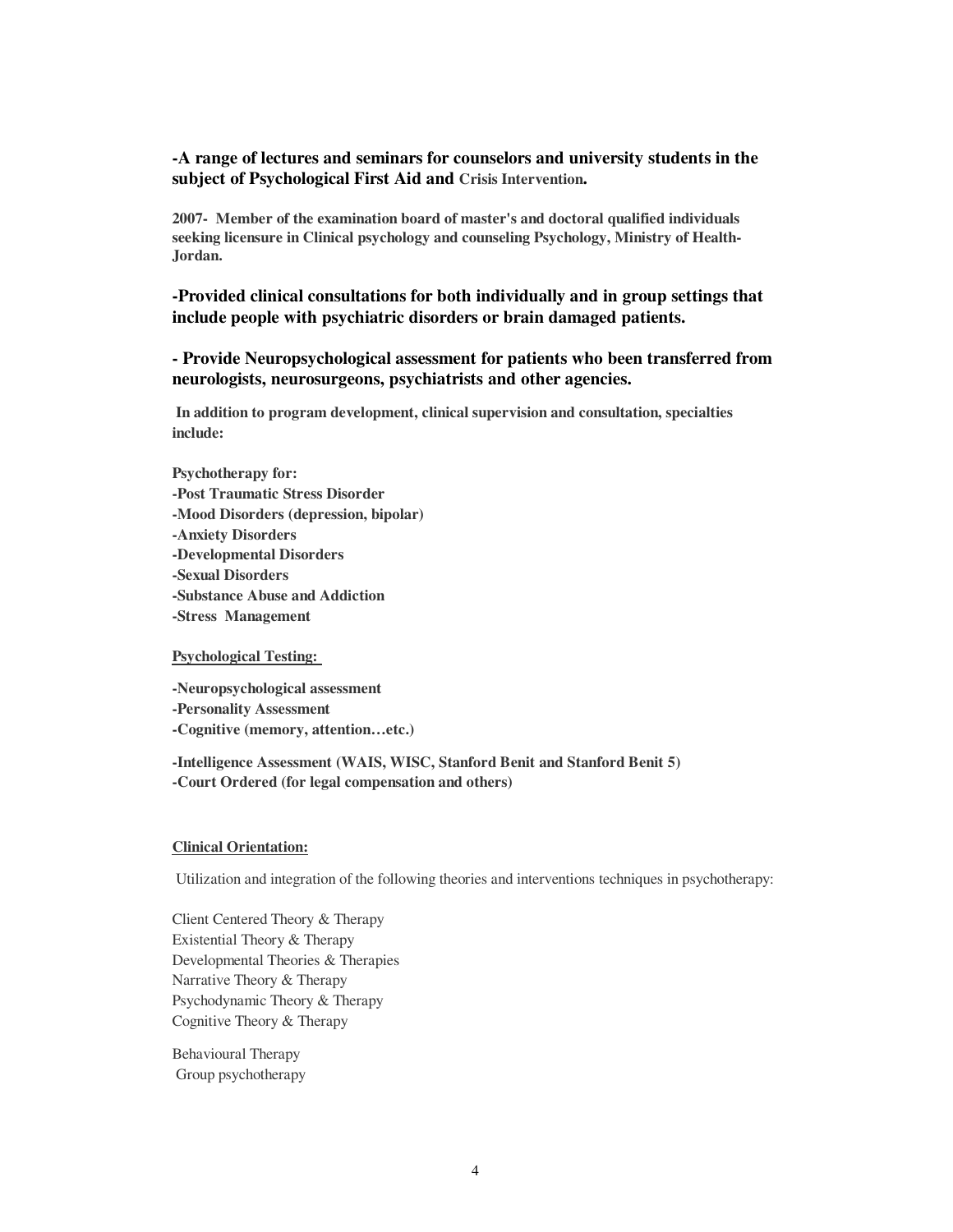**In addition to Neuropsychotherapy and Neuropsychological Rehabilitation.** 

**-Supervised more than 20 master theses at Mutah University and Jordan University some of them has been published.** 

### **Courses:**

International Course on the Planning and Management of Community-Based Rehabilitation Programmes, 7-27 Oct.-2001, Lisbon.

Continuing education:

-Multiple Roles Psychologist can Play in the Judiciary System, workshop. APA (4 CE Hours/credits approved by APA. April 28<sup>th</sup> 2007.

-The sexual disorders "psychological and physical aspects". April 6<sup>th</sup> 2010. The Jordanian Association of Psychiatry.

- Advanced Interviewing Skills. April  $7<sup>th</sup>$  2010. The Jordanian Association of Psychiatry.

- Training Course: Application and Interpretation of Stanford-Benit 5. July  $7<sup>th</sup>$ -11<sup>th 2012</sup>. Cairo: Egypt.

- The professionals Scientific training Conference on Children's Social and Emotional Wellbeing. 29-31 Oct. 2013, Amman-Jordan.

#### **Conferences, meetings and seminars:**

**1- The Second Jordanian Neuroscience Conference, Amman: 7-9 October 1992.** 

**2- 1st Neurosurgical Symposium Jordan Hospital University, Update in Pediatric Hydrocephalus, May 7th, 1992.** 

**3- Learning Disabilities and Attention-Deficit Hyperactivity Disorder, New York, April 27-29, 1995.** 

**4- 1996 ICET World Assembly, Teacher Education and School Reform, Amman-Jordan, 16-21 Dec. 1996.** 

**5- Conference in Child's Rights, Amman-Jordan, 17-19 May 1999.** 

**6- Workshop in ECC-SGD with Emphasis on Disability Prevention, Protection and Care. Amman-Jordan, 17-19 August 1999.** 

**7- Genetics and Neuromuscular Disorders: Diagnosis and Management. Seminar, Amman, 4th March 2000.** 

**8- First Jordanian psychological association conference, Amman, 29-31 Oct. 2002.** 

**9- The first Jordanian Symposium about Epilepsy Surgery, University of Jordan. Amman, 20-21 Oct. 2003.** 

**10- Jordanian Psychological Association Meeting on 11th march 2004 Amman, paper on ADHD.** 

**11- The first international congress of the Jordanian Association of Psychiatrists Co-Sponsored by World Psychiatric Association, 6th- 9th April 2010. Amman-Jordan.**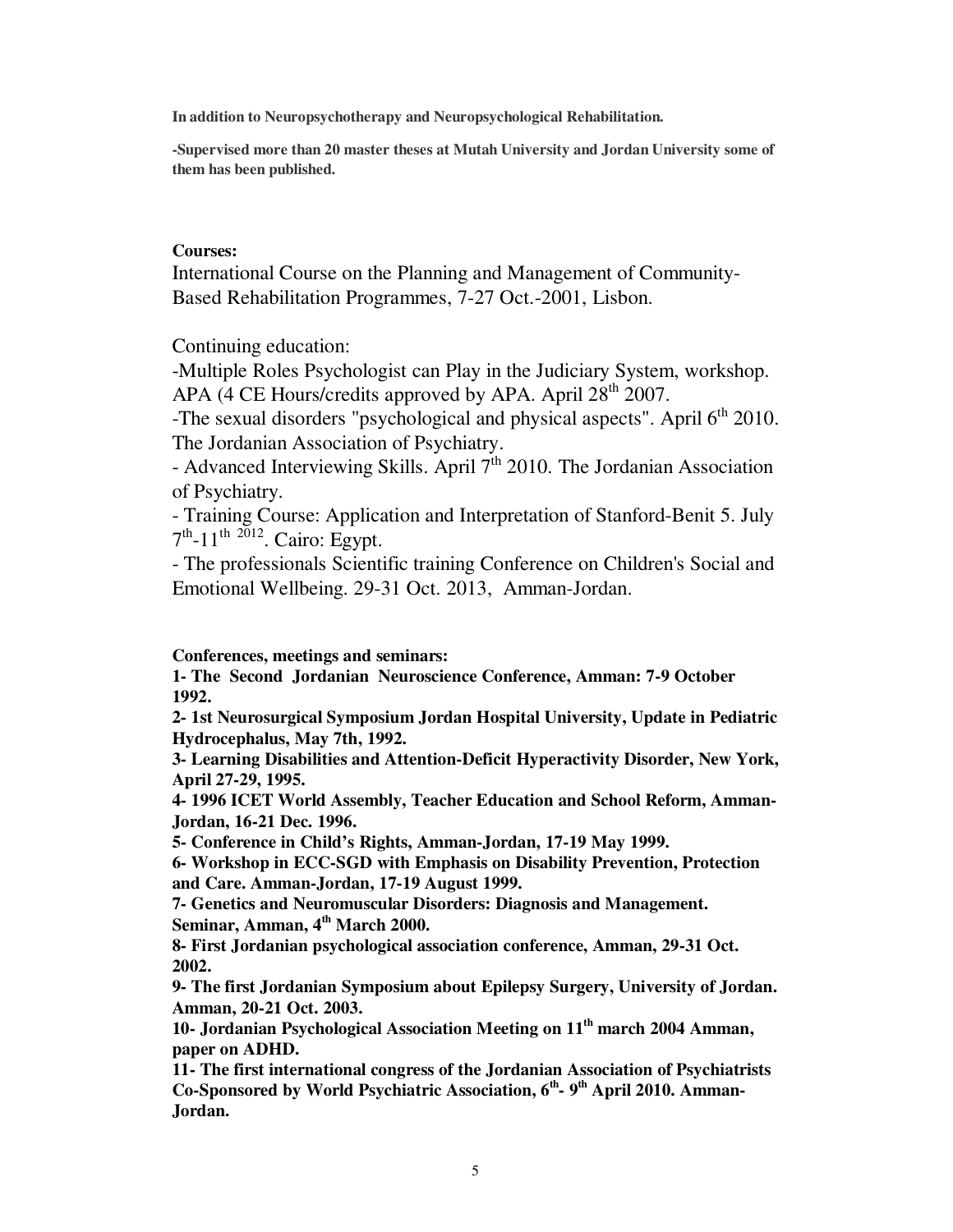#### *Courses I Taught:*

**Post-graduate: Personality Theories Intelligence Assessment Cognitive Psychology Personality Assessment Clinical Neuropsychology Critical Thinking Introduction to Measurement and Evaluation Theories of Counseling Psychology of women Psychological Assessment Community Mental Health Developmental problems Psychopathology Assessment and diagnosis Systems of Psychotherapy** 

**Undergraduate: Social Psychology (nursing students) The Psychology of War Principles of psychotherapy Abnormal Psychology Psychology and Life Emotion and Motivation Introduction to Psychology Anthropology Introduction to Clinical Psychology (4th and 3rd year medical students) Introduction to Clinical Psychology (3rd year dental students)**  Psychology: the science of behaviour (2<sup>nd</sup> year dental students) **Introduction to Exceptional Children Physiological Bases of Handicap Mental Health Neuropsychology Experimental psychology Developmental Psychology Principals of Measurement and Evaluation Physiological Psychology. Sensation and Perception. Practicum in Psychology General Psychology Descriptive Statistics**